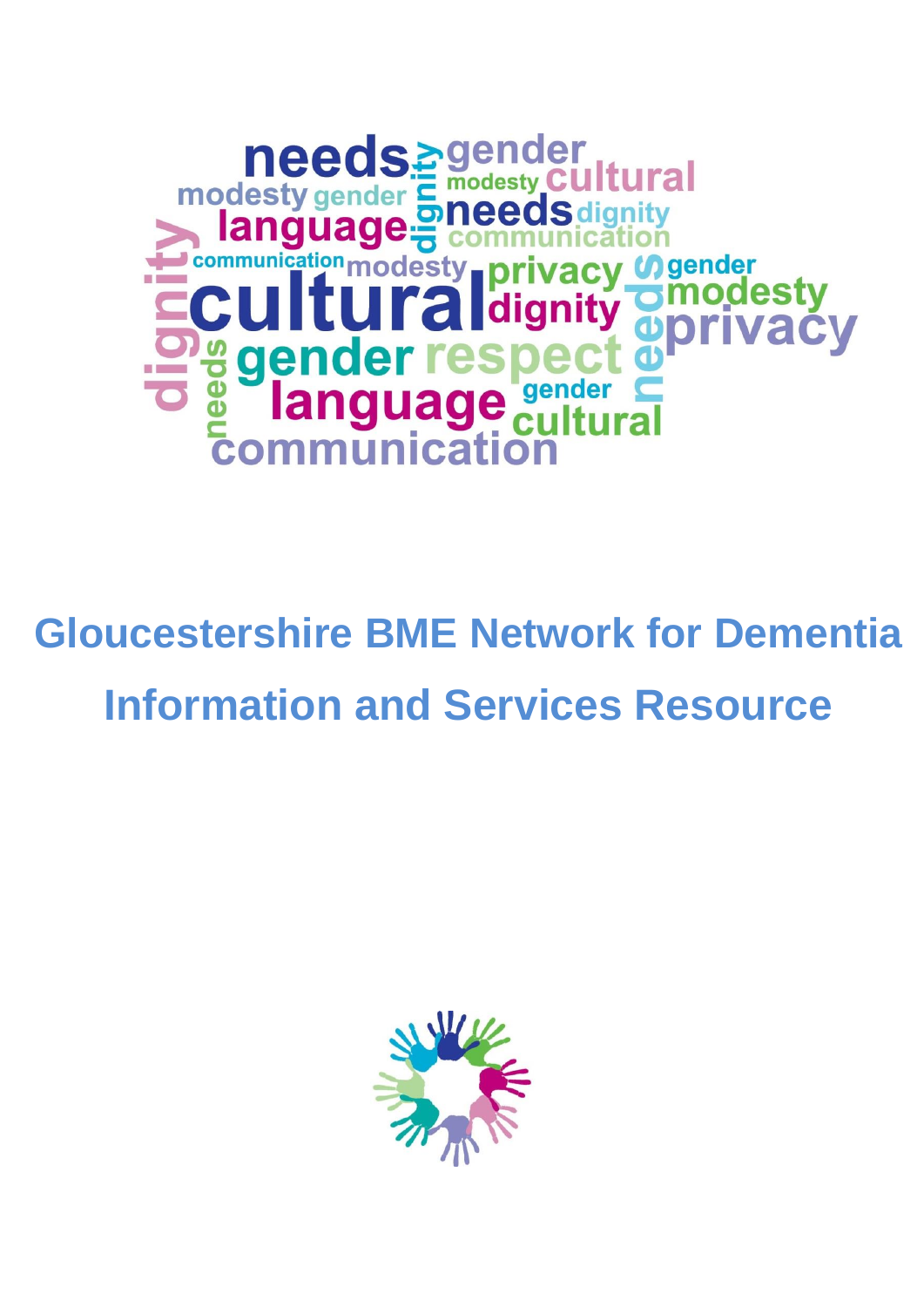**This booklet has been produced to support staff working with people with dementia and their carers to be aware of specific services in Gloucestershire for people from BME communities.** 

The booklet is intended to be an online resource that can be updated as services change or new services start.

A copy of the booklet will be published on the Gloucestershire Health and Care NHS Foundation Trust Website. **www.ghc.nhs.uk/**

If you are aware of new services or data within the resource that needs updating or you have any comments, or suggestions on how the resource can be improved please contact:

> Kathy Holmes **0800 694 8800 or email [managingmemory@ghc.nhs.](mailto:2gnft.managingmemory2g@nhs.net)uk**

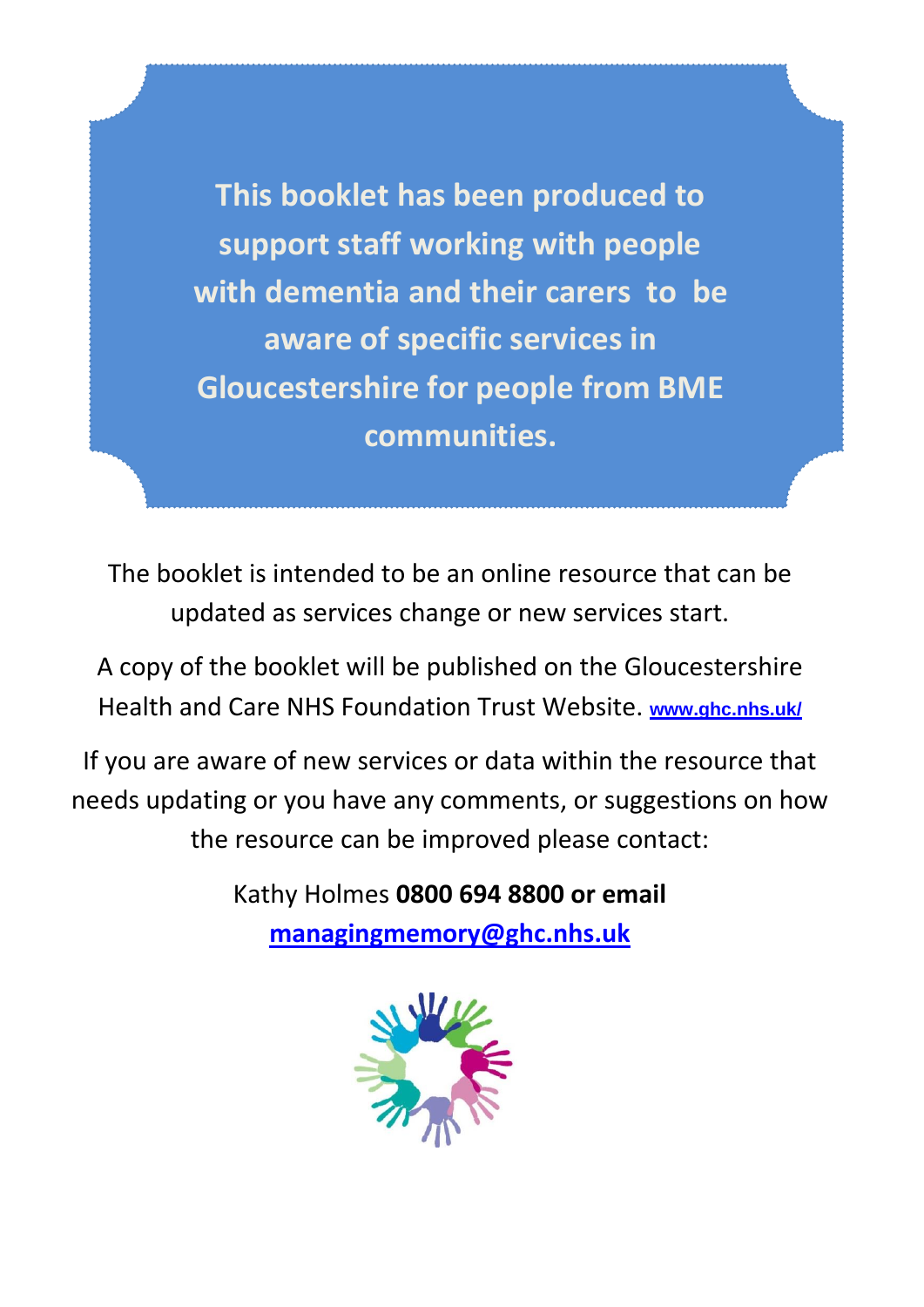# **Key Contacts for Support and Advice**

## **Community Development Support Team, Gloucestershire County Council Haroon Kadodia – Deputy Manager 01452 426074 [haroon.kadodia@gloucestershire.gov.uk](mailto:haroon.kadodia@gloucestershire.gov.uk)**

The key objectives of the team are to enable and assist people from BME and migrant communities to access appropriate services and maximise their own, or their families' independence.

The team will also work alongside and provide advice and guidance to teams and services within GCC as well as health and voluntary sector services where there are barriers to accessing services.

Gloucestershire County Council, Community Development Support Team, Block 5, 3rd Floor, East Wing, Bearland, Gloucester GL1 2TG

# **Gloucestershire Health and Care NHS Foundation Trust Services www.ghc.nhs.uk/**

## **Managing Memory Together 0800 694 8800 [managingmemory@ghc.nhs.uk](mailto:managingmemory@ghc.nhs.uk)**

Memory Assessment and community dementia teams and post diagnostic support to people with dementia and their families.

Information and advice about memory problems, dementia and dementia services, plus a countywide programme of information sessions.

# **Social Inclusion Team Together 01452 894200 [socialinclusion@ghc.nhs.uk](mailto:socialinclusion@ghc.nhs.uk)**

For guidance on inclusive practice or to request training specific to cultural competence and diversity.

Advice and information on social inclusion and translation policies.

## **Community Partnerships Team 0300 421 8100**

The Community Partnerships Team, based at Edward Jenner Court, seeks to ensure that the voices of our service users and communities are heard, and that their opinions are effectively used in order to help shape our services. The team is also responsible for supporting colleagues to

- work more closely with service users and hard to reach communities
- promote equality and diversity
- work with teams to improve accessibility for people using our services
- access translation and interpretation services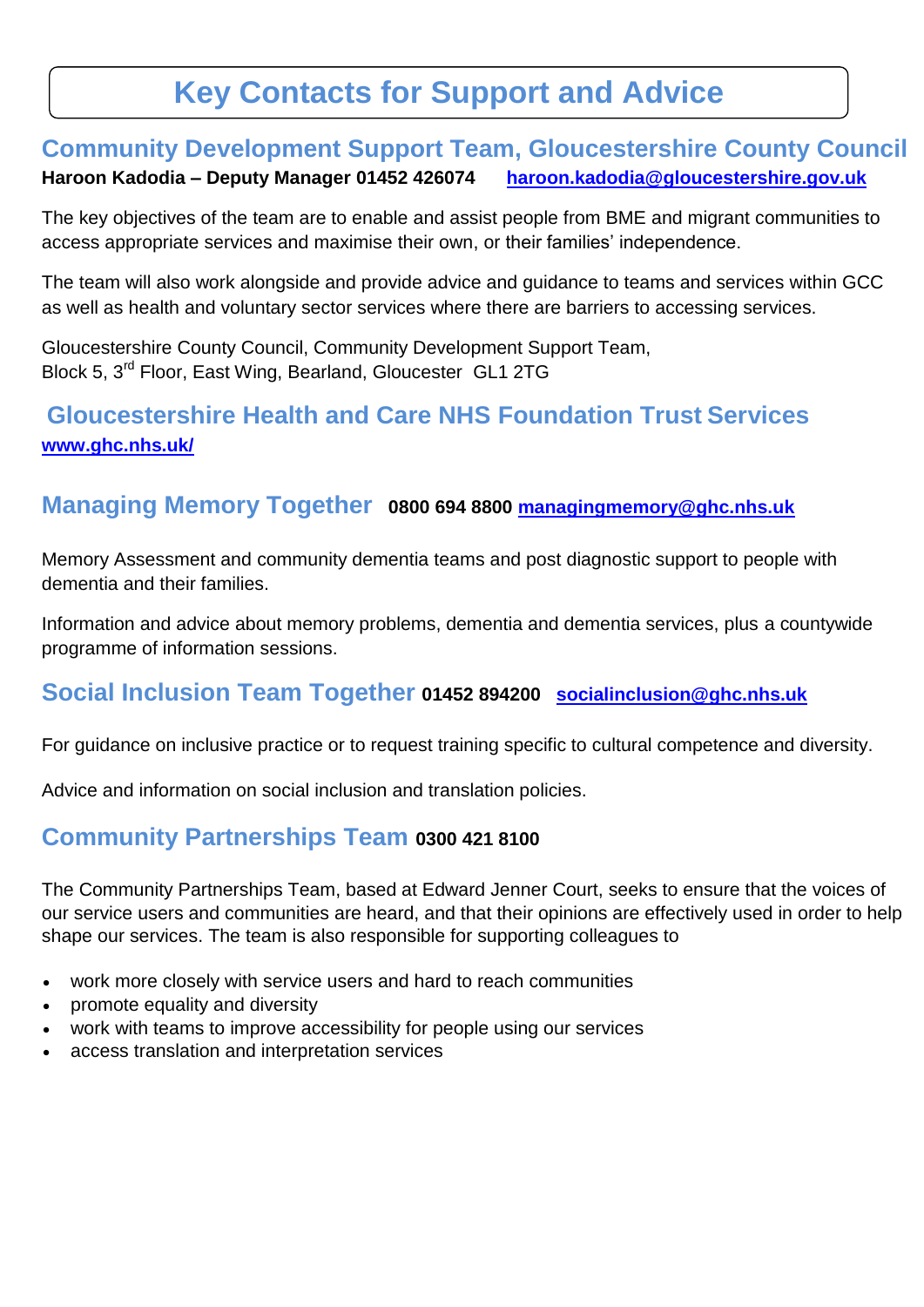# **All Communities**

**Friendship Café ,** Chequers Bridge, Painswick Rd, Gloucester GL4 6PR

Provides a range of community based activities. See website for details <https://thefriendshipcafe.com/>

**For more details contact**: Imran Atcha 01452 308127 or 07977 022393

**Muscle Memory –** weekly table tennis sessions for people with dementia at the Friendship Cafe

Fridays 1.30pm – 2.30pm £ 2 per person No need to book. Bats supplied.

**For more details contact:** Mary Merheim 07715393715 or ema[ilmary.wraparounddoula@gmail.com](mailto:mary.wraparounddoula@gmail.com)

#### **Inclusion Gloucestershire – The Friendship Hub**

The Friendship Hub is a user led community group for all abilities.

Meetings are 10am-12.30pm at the Friendship Café in Gloucester.

**For more details contact RazeyaM@inclusion-glos-org 07724762134**

#### **Barton and Tredworth Memory Café – Charter Court, Victoria Street, Gloucester GL1 4EP**

Every 1<sup>st</sup> Tuesday of the month 2-4pm

A monthly Memory Café open to anyone worried about their own memory, their family and friends or anyone affected by dementia, with a particular focus on the minority communities

The café offers a safe, friendly place to get support and advice and to share experiences. A variety of social activities are on offer. Free to attend – voluntary donations for refreshments.

#### **For more details contact: Carol Sterling 07470 040311**

**The Welcome Café** Chequers Bridge, Painswick Rd, Gloucester GL4 6PR

Every third Monday of each month between 10.30am and 12.30pm

A monthly Memory Café open to anyone worried about their own memory, their family and friends or anyone affected by dementia, with a particular focus on the minority communities.

It offers an informal and relaxed café environment in which to meet and share experiences with other people in a similar situation and to get practical information and advice from health and care professionals.

**For more details contact: 01452 525 222** Email: Gloucestershire@alzheimers.org.uk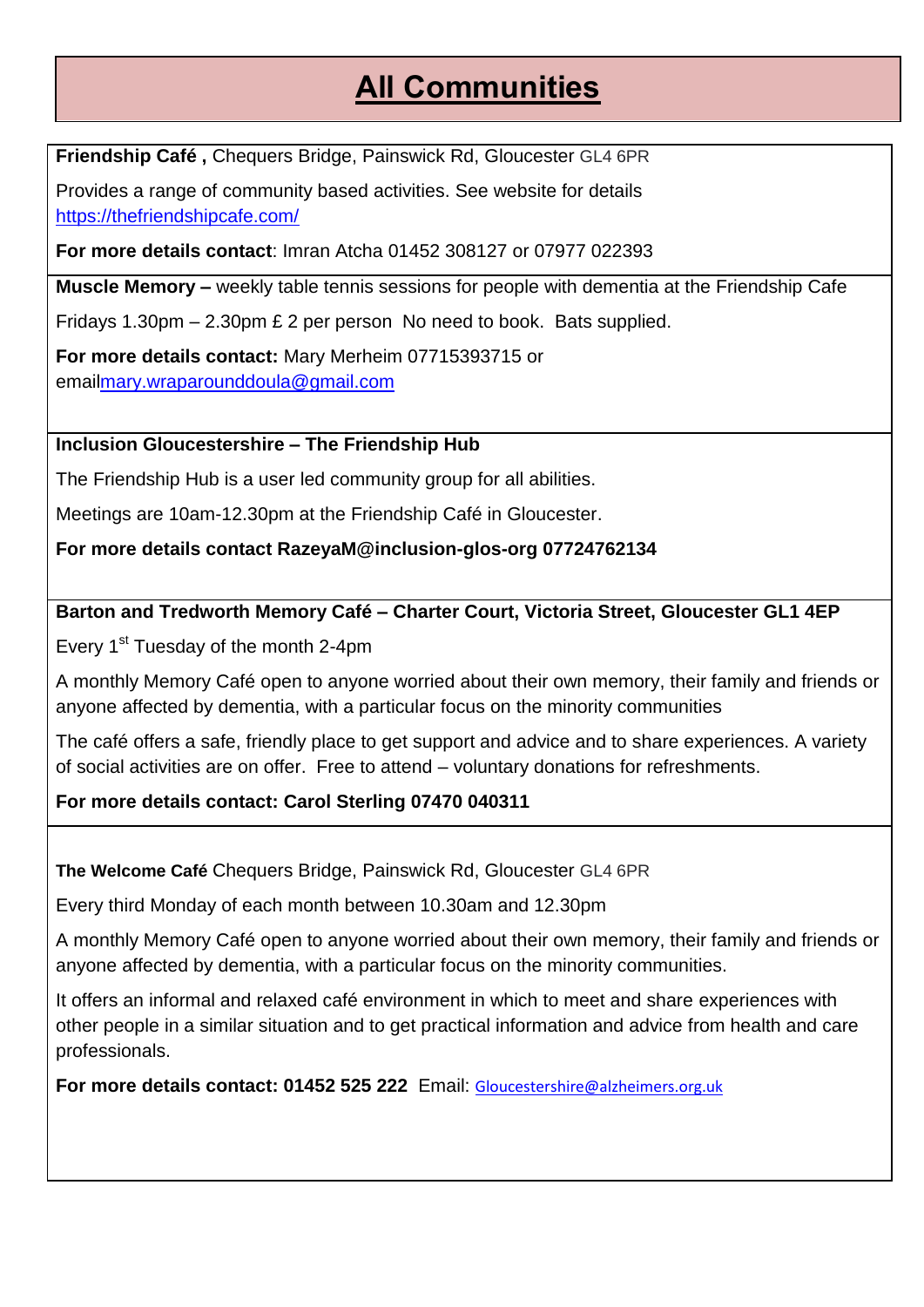# **African-Caribbean Community Organisations**

**ACA Ladies Circle, St. Catherine's Court ,** 2 Wheatstone Rd, Gloucester GL1 4PX **2 nd Sunday in the Month 6.00pm - 8.00pm** Regular Guest speakers, Raffle/Bring & Buy, Savings Club, Sponsor Child in Africa, & Outings etc

**For more details contact:** Lorna Morris 01452 537090

**Bethel Apostolic Church** 100a High Street, Tredworth Gloucester GL1 4TA

**Sundays 10.30am -12.30pm Evenings: 5.30pm-7.30pm**

Church Service Morning and Evening

**For more details contact:** Pastor Whitter 07971 3111561

**Black Elders Day Centre,** St Catherine's Court, 2 Wheatstone Road Gloucester GL1 4PX

#### **Tuesday & Thursday 10.00am - 5.00pm**

Various activities. Lunch & Community meals provided. Carers support. White and Asian members attend.

**For more details contact:** Mr Linden Dennis 01452 311388

**Browns Hall Past Students Association** c/o 120 Podsmead Road, Podsmead, Gloucester GL2 5AD

Fundraising to support Browns Hall Basic School in St Catherine, Jamaica.

**For more details contact:** Mr Bernard Westcarr 01452 414578 07977 952839

**Church of God of Prophecy Stroud**, Wood Street, Stroud GL5 1DJ

**Sunday Mornings 10.30am - 12.30pm Evenings 5.30pm - 7.00pm**

Church services morning and evening plus Sunday School

**For more details contact:** Pastor Charles Wallace 07979 516739 (Daytime) 07855 280073 (Evening)

**Ebony Community Carers Support Group**, African Caribbean Association Office (ACA) 213 Barton Street ,Barton, Gloucester, GL1 4HY

#### **3 rd Wednesday in the month 11.00am – 1.00pm**

Support with accessing services. Activities and courses. Talk and share experiences. Ebony carers also provide carer's break service and counselling.

**For more details contact:** Blanche McCalla 01452 617456 Mob: 07940762677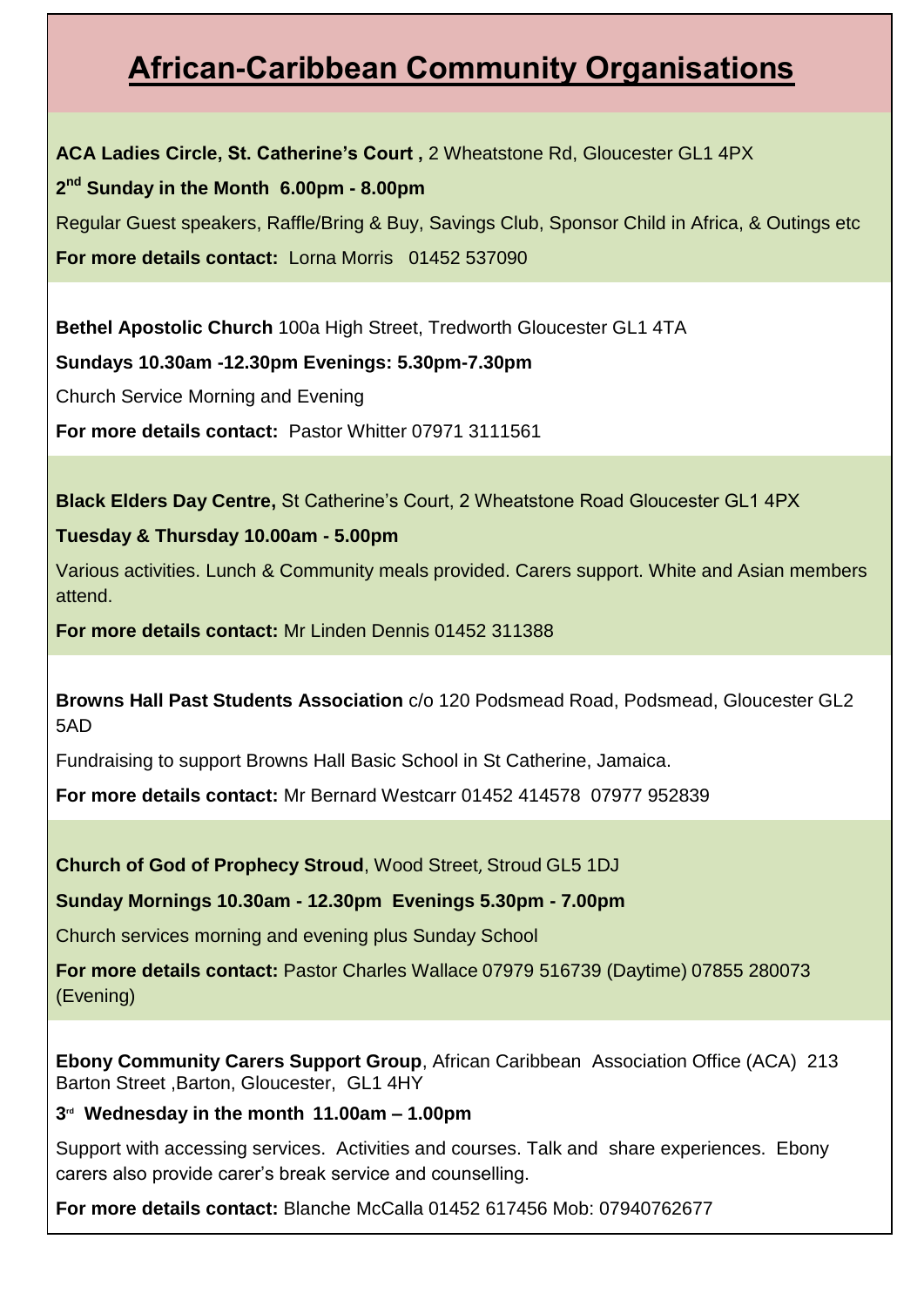**Gloucestershire Sickle Cell & Thalassemia Support Service** Glos Hospitals NHS Trust Edward Jenner Unit, Great Western Road, Gloucester GL1 3NN

**For more details contact:** Joan Mitchell Specialist Nurse 08454 222222

**Golden Years Luncheon Club,** The Church Hall, New Testament Church, Stroud Rd, Opposite Seymour Road, Gloucester

**Mondays & Thursdays 10.00.am - 4.00pm**

Various activities, educational courses, social trips, home visits and community meals

**For more details contact**: Bishop Scott 01452 418293/421755, 07966 446643

**Over 50's Club**, All Nations Community Centre, Chase Lane, Off Eastern Avenue, Gloucester

**Wednesdays 12.00pm - 5.00pm**

Talks, dominoes, arts & crafts, exercise and outings. Membership £5 per year

**For more details contact:** Mavis Grant 07968 784155, Pauline Dyer 07853 906837

**Seventh Day Adventist,** 27 Cromwell Street Gloucester GL1 1RE

**Saturdays**

Church Service

**For more details contact:** 01452 520557

**Seventh Day Church of God,** Tarrington Road, Tredworth Gloucester

**Saturdays**

**For more details contact:** Pastor Crawford 01452 501605, 07864 290466

**St Ann Society** (Twin with Gloucester City & St Ann Parish in Jamaica) Sinope Street Business Centre, 1 Sinope St, Gloucester GL1 4AW

#### **Every 2 months**

Fundraising to support various charities in Gloucester and Jamaica

**For more details contact:** Carol Francis 01452 331664

**Watermouth Past Students Association** C/o 74 Widden Street, Gloucester GL1 4AN

Fundraising to support two schools in Jamaica

**For more details contact:** Mr Carlton Green 01452 381366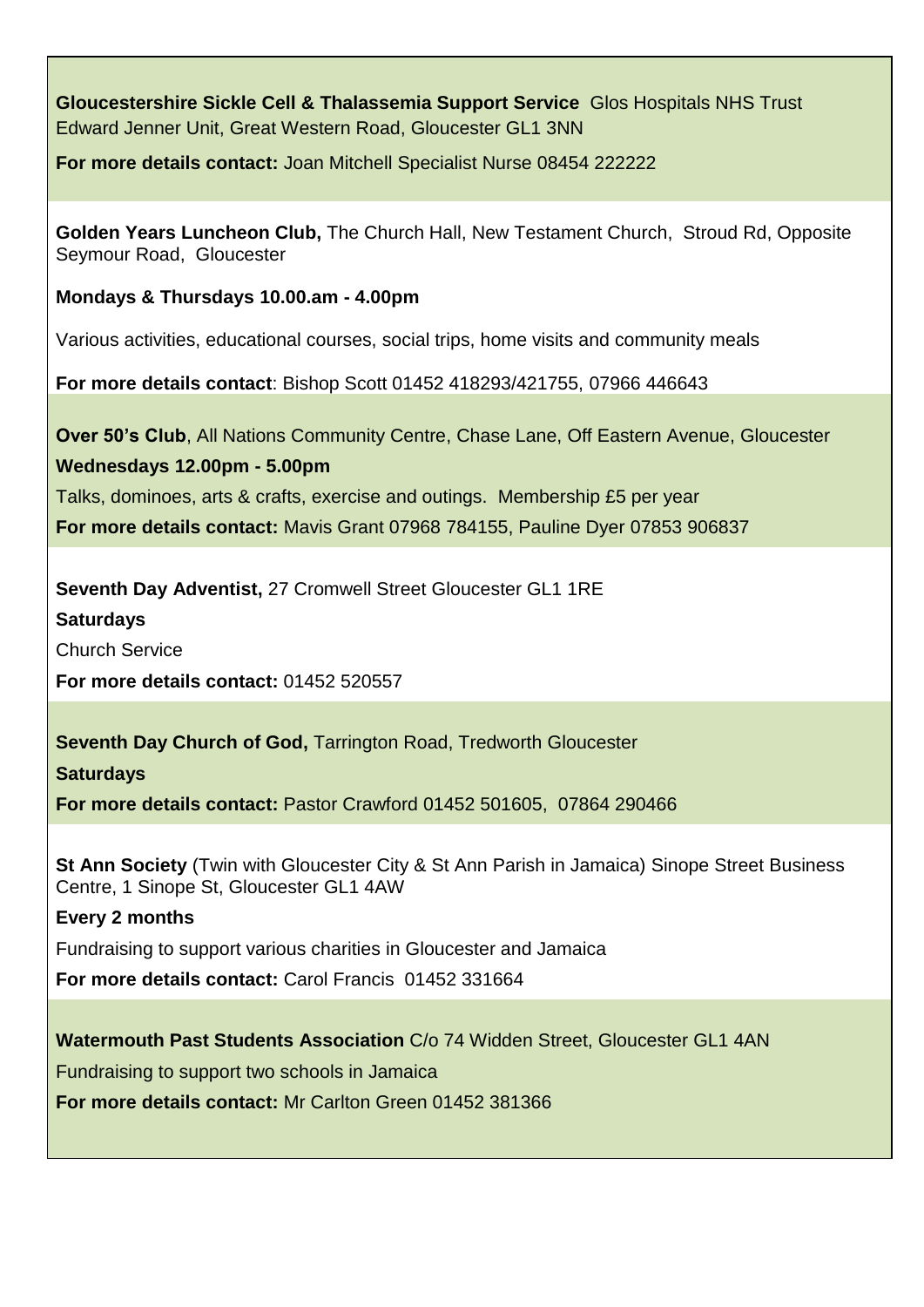# **Asian Community Organisation**

**Indian Association**, 64 Swindon Road, Cheltenham GL50 4AY

#### **Wednesday 10am-2pm**

Various activities from English lessons to coffee mornings, badminton and yoga.

**For more details contact:** Parbhu Bhai Patel, 53 Gloucester Rd , Cheltenham GL51 8NE, 01242 692439 or Kanubhai Patel 01242 693184

**Asian Elders (55+)** The Friendship Café **,** Chequers Bridge, Painswick Rd**,** Gloucester GL4 6ER

**Tuesday 10am-2pm**

#### **Thursday at Charter Court 10am-2pm**

Day Care – activities, trips etc. also Health, social care, education awareness. Support to resolve problems.

**For more details contact:** Aisha Patel 07837 336864, Nasreen Moolla 07759 137646, 07373 36864

**Friendship Café ,** Chequers Bridge, Painswick Rd, Gloucester

**Womens Development Worker Aysha 01452 308127**

**Focus BAME Parent Carers Support Group,** Messenger House, 35 St Michaels Sq, Gloucester GL1 1HX

**First Thursday of each month 5.00pm–6.30pm**

Open to any BME (Black & Minority Ethnic) parent Carer who has a child with any form of disability or special need.

**For more details contact:** Dorrett Samuels 07891 402002 [focusgroup2010@hotmail.co.uk](mailto:focusgroup2010@hotmail.co.uk)

**Sahara Saheli,** Grove Street Resource Centre Cheltenham

**Mondays 10:30-12:30(term time)**

Women from different Asian Communities meet for social activities, education awareness and support to resolve problems.

**For more details contact:** Helen Down, Cheltenham Borough Council Tel ??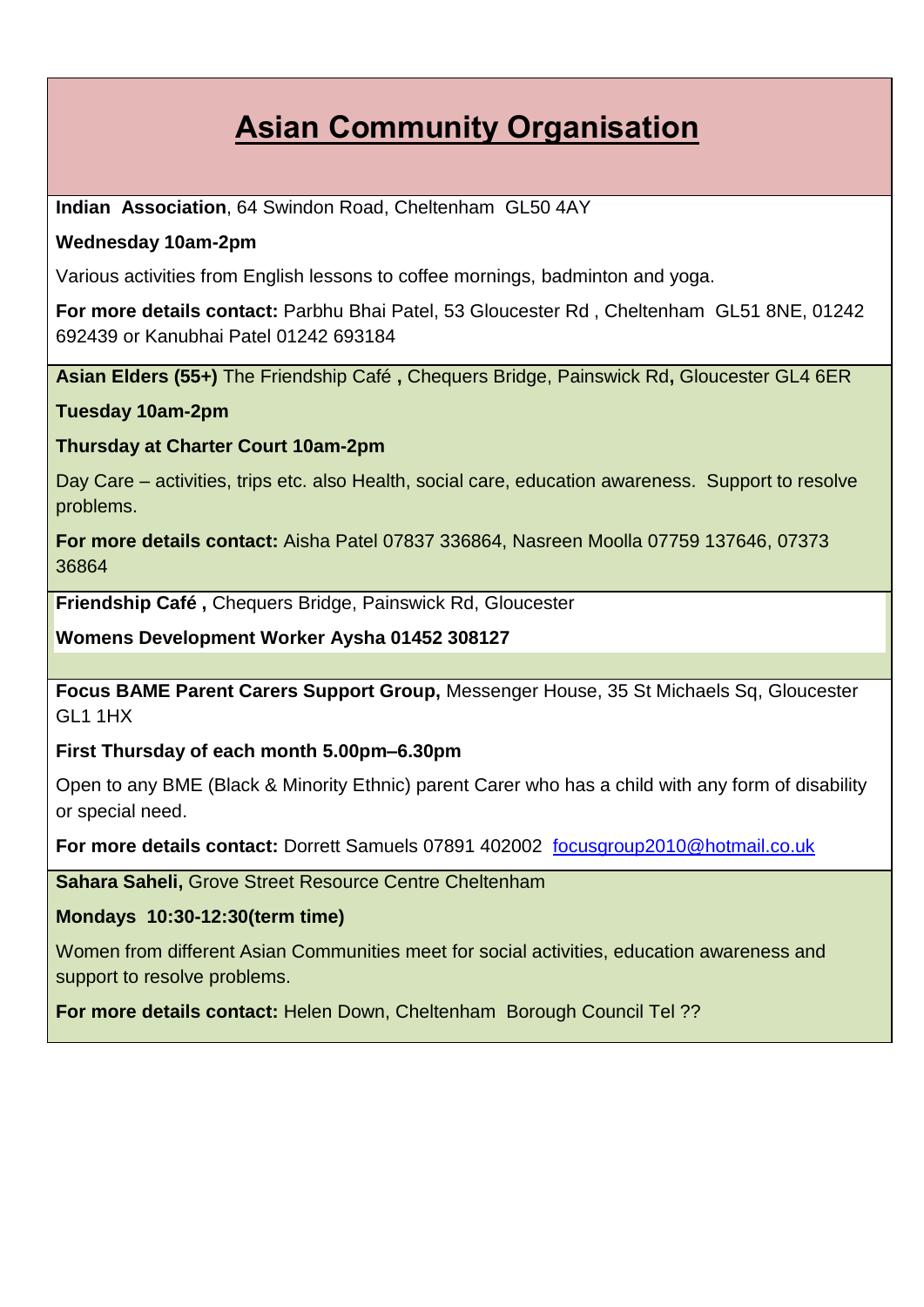# **Chinese Community Organisations**

**Anglo Asian Cultural Centre,** 91 Barton Street, Gloucester GL1 4XH

**For more details contact:** 01452 300323 [angloasiancentre@aol.com](mailto:angloasiancentre@aol.com)

**Gloucestershire Chinese Community Association** 告羅士打郡華人協會 Friendship Café , Chequers Bridge, Painswick Rd, Gloucester

**Every Wednesday /**星期三 **10.30am – 4.30pm** - Elders /Carers Group

**For more details contact:** Coordinator 07747 708998

**Gloucestershire Chinese Resource Centre** 告羅士打郡華人資源中心 Bungalow nos:1-3, St Oswald's Extra Care Village, Gavel Road, Gloucester GL1 2SG

**Every Monday/**星期**- 10.00am – 4.30pm** Elders Activity Club (50+)

Mah-jong and various craft activities. Health and Well-being talks. Advice, assistance and signposting offered. Traditional lunch (currently £4 per person)

**1 st Saturday of each month Coffee morning and Lunch – 10.30am – 3.00pm**

**For more details contact:** 07769 651828 [info@gcrc.org.uk](mailto:info@grcc.org.uk)

**Gloucestershire Chinese Women's Guild** 告羅士打郡華人婦女會

1st Floor, 75-81 Eastgate Street Gloucester GL1 1PN

**Monday – Friday /**星期一 到 星期五 **9.30am – 4.30pm**

Home Visits, advocacy, interpretation, health and well-being talks. Also organises events to celebrate Chinese New Year etc.

**Goh Ling Lok Elders /Carers Group Every Thursday/**星期四 **9.30am - 4.30pm**

**For more details contact:** 01452 382886 [admin@gcwg.org.uk](mailto:admin@gcwg.org.uk) during Office hours / 办公时间

**Gloucestershire Mandarin School – CCPA** 中文学院

Chinese Centre, Hester's Way Community Resource Centre, Cassin Drive, Cheltenham GL51 7SU

**Saturday:** Sir Thomas Rich's School, Oakleaze, Longlevens, Gloucester GL2 0LF

**Sunday:** Pate's Grammar School, Princess Elizabeth Way, Cheltenham GL51 0HG07720 637976

**For more details contact:** 01452 531369 [Mandarin.school@hotmail.co.uk](mailto:Mandarin.school@hotmail.co.uk)

**Gloucestershire Chinese Christian Church,**

Cambray Baptist Church, Cambray Place, Cheltenham GL50 1JS

**Every Sunday afternoon For more details contact:** 07766 310551 [irisliu50@gmail.com](mailto:irisliu50@gmail.com)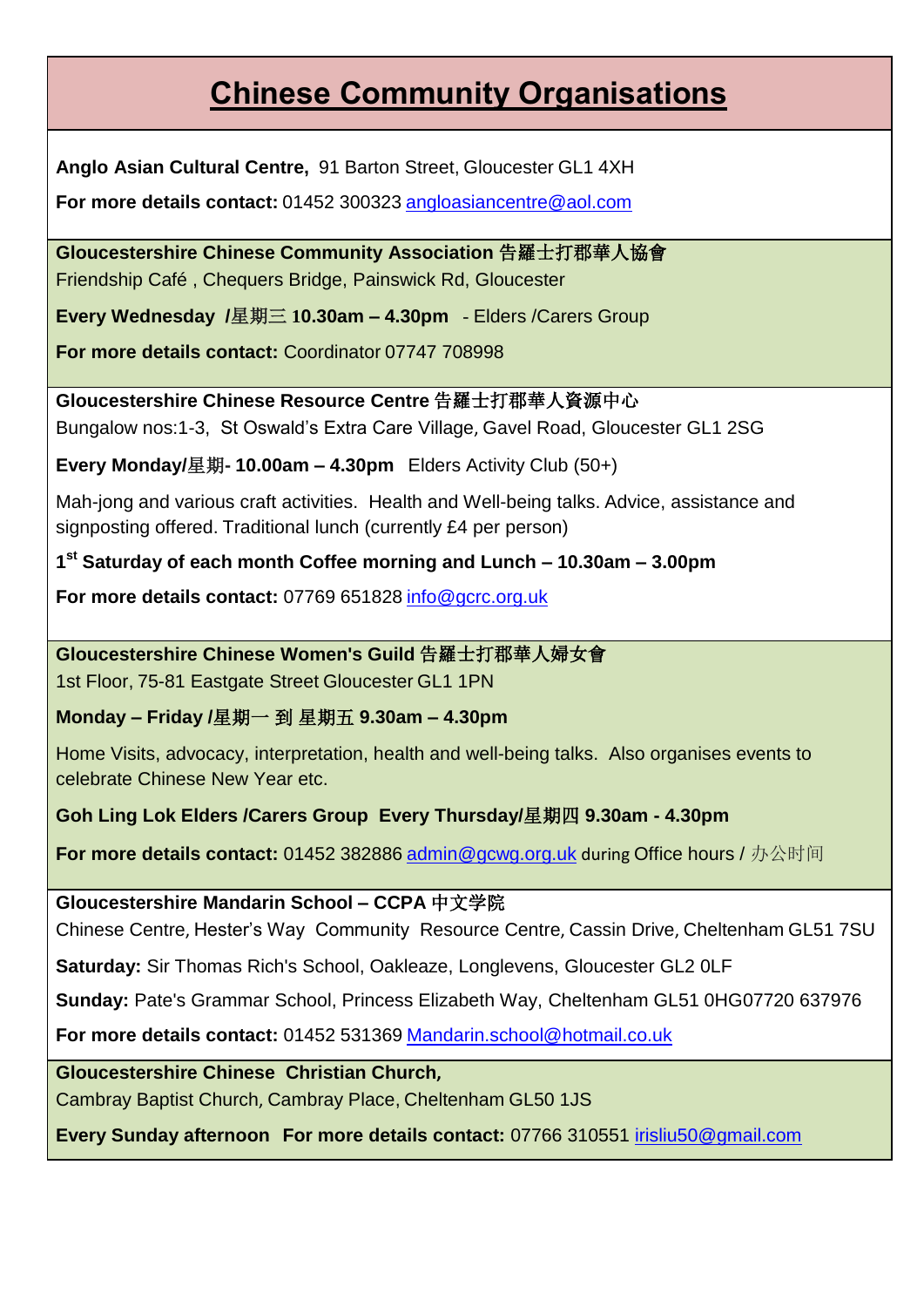# **Polish Community Organisations**

#### **Polish Carers Group**

Meetings, information sessions, workshops and support for carers from the Eastern European **Communities** 

**For more details contact:** request via Facebook Babinki Polish Carers Group

#### **Cheltenham Polish Community TARA**

Meetings when required/ events/info sessions/workshops

**For more details contact:** 07716011825/ 078578006670 [office@cheltpolishtara.org.uk](mailto:office@cheltpolishtara.org.uk)  [www.cheltpolishtara.org.uk](http://www.cheltpolishtara.org.uk/)

**Polish School in Cheltenham,** Gloucester Road Primary School, Gloucester Road, Cheltenham

Every Sat from Sept – July. Sessions for children. Events and information drop in sessions. **For more details contact:** [szkolacheltenham@gmail.com](mailto:szkolacheltenham@gmail.com) [www.polschool.org.uk](http://www.polschool.org.uk/)

#### **Polish Association Gloucestershire**

Meetings when required/ events/info sessions/workshops

**Club 50 plus**, Gloucester Rd Primary School, Cheltenham

Information sessions/workshops/health related activities for people over 50

**For more details contact:** Marzena Zylka 07776 331002 [szkolacheltenham@gmail.com](mailto:szkolacheltenham@gmail.com)

**Polish website** [www.poloniagloucester.co.uk](http://www.poloniagloucester.co.uk/)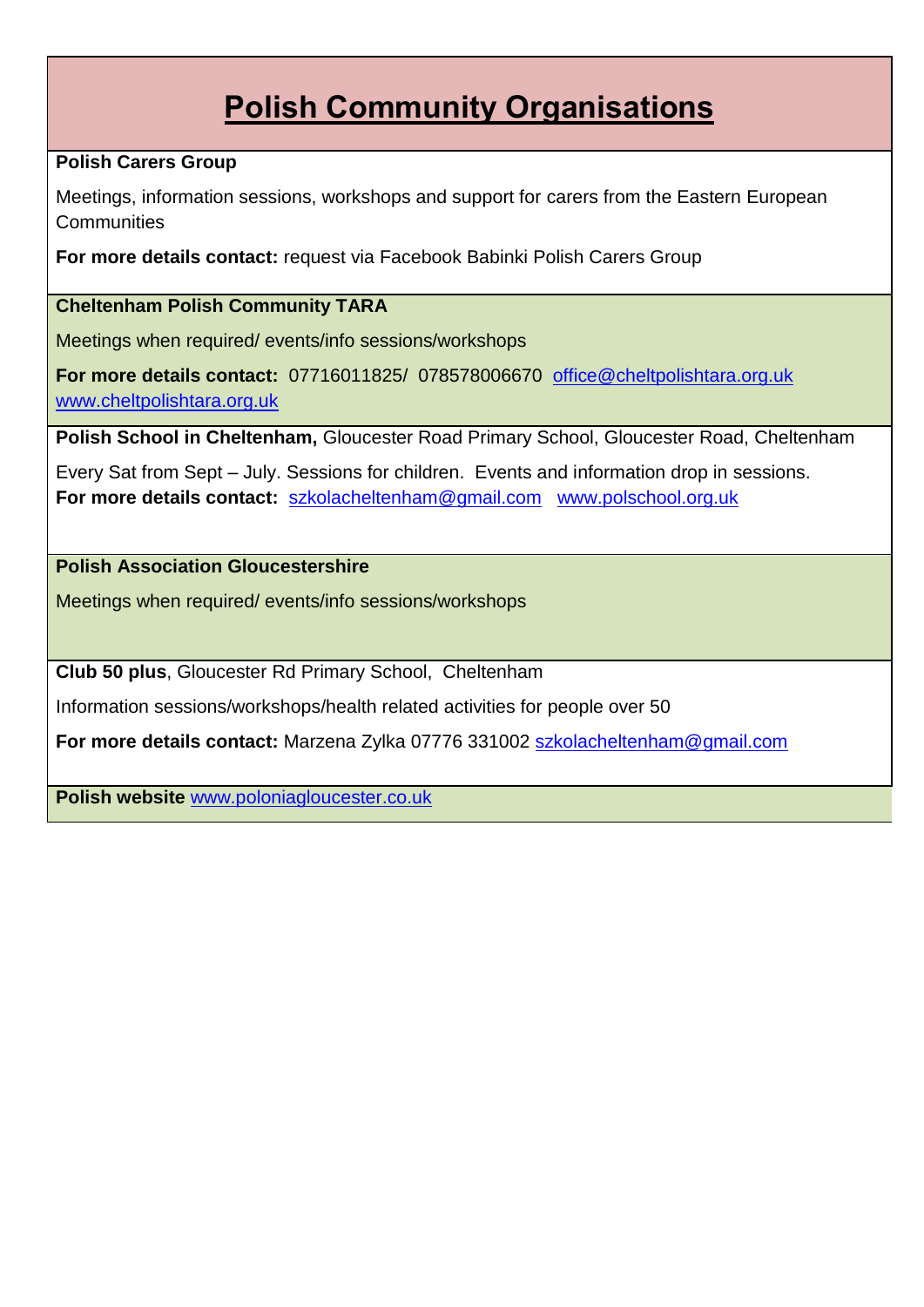# **Information in other languages**

## **Alzheimer's Society**

The Alzheimer's Society produces a range of free factsheets about memory problems and dementia in 16 languages.

**Contact Details:** 0300 222 1122 [publications@alzheimers.org.uk](mailto:publications@alzheimers.org.uk) 

## **Alzheimer's Australia**

Dementia related information is provided in a number of languages other than English

[www.fightdementia.org.au/understanding-dementia/information-in-other-languages.aspx](http://www.fightdementia.org.au/understanding-dementia/information-in-other-languages.aspx) 

## **Meri Yaadain** (meaning My Memories)

This website provides written dementia information and videos for South Asian Communities in Bradford, however much of the information is not Bradford specific.

[http://www.meriyaadain.co.uk](http://www.meriyaadain.co.uk/)

# **Alzheimer's Society Video Clips and DVD's**

**<https://www.alzheimers.org.uk/about-us/news-and-media/audio-and-video>**

# **Equality Scotland**

**Multi-Lingual Healthy Diet and Lifestyle Information Pack and Dementia Awareness Pack:**  Providing Information, Raising Awareness. Available to download in English, Arabic, Bengali, Chinese, Hindi, Punjabi and Urdu.

<http://www.equalityscotland.com/6/12/Publications/Publications.html>

# **Information for callers who do not have English as their language of choice**

The Alzheimer's Society National Dementia Helpline can provide confidential interpreters, in many languages, within minutes of your call.

All you need to do is state in English the language you would prefer to use.

#### **How to use the confidential translation service:**

1. Ring the Helpline telephone number - **0300 222 1122**

2. When your call is answered, say the English word for the language you wish to use, you will also need to be able to give your name and your telephone number in English.

Hang up your phone and wait. You will usually be called back within 5 minutes by an interpreter who will help us give you the health or other information you need.

Alternatively, you can ask a friend or relative to make the call on your behalf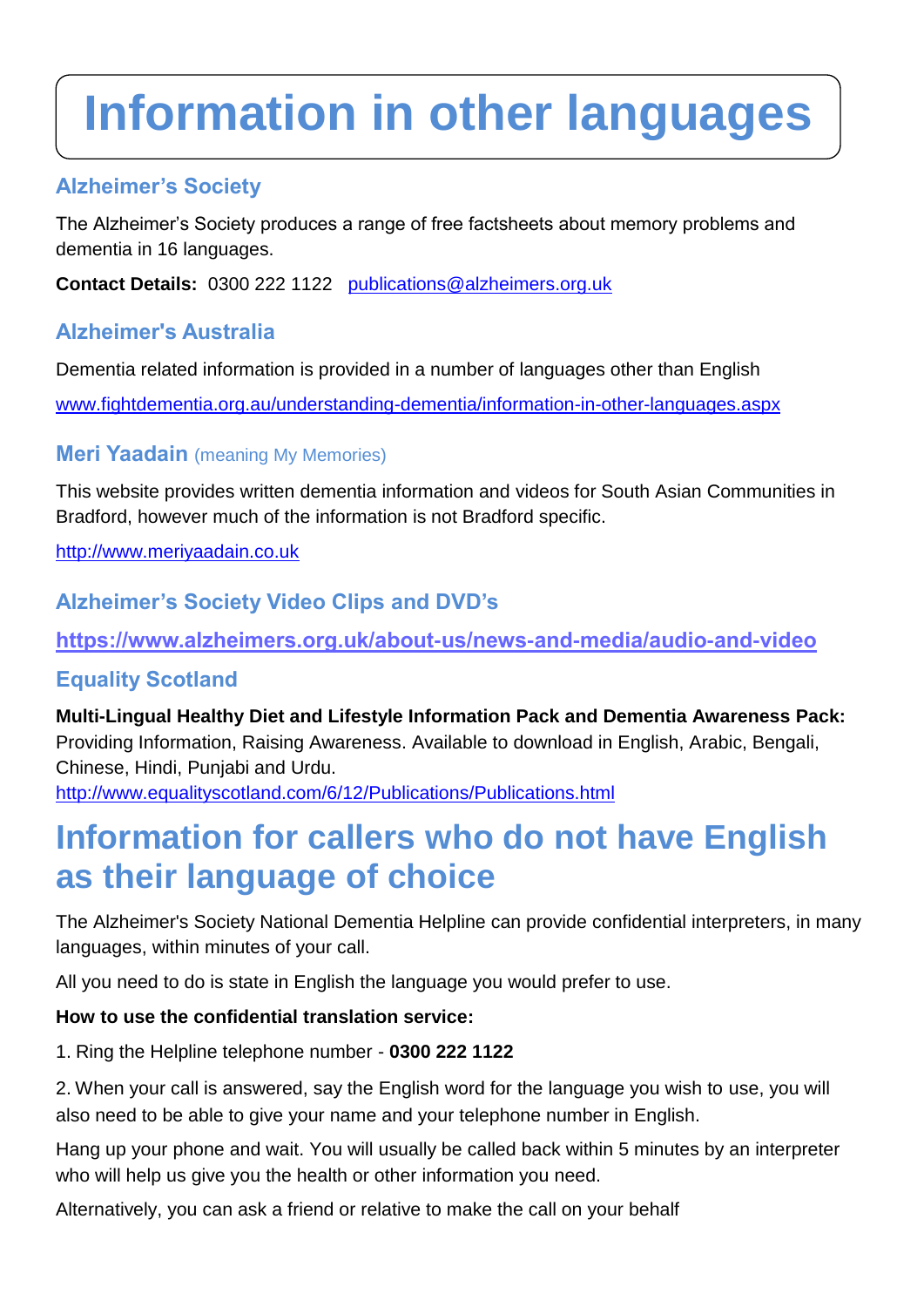# **Other Support Services**

# **Age UK**

**Age UK Gloucestershire** is a local, independent charity for all older people in Gloucestershire. It offers information and advice to help people navigate later life, services to ensure people can remain independent at home for as long as they want to (e.g. the Out of Hospital Service), as well as helping people to connect socially and access activities in their local community e.g. walking sports.

**Contact Details:** Age UK Gloucestershire 01452 422 660 [www.ageuk.org.uk/gloucestershire](http://www.ageuk.org.uk/gloucestershire)

# **Alzheimer's Society**

- Support for people with memory problems and dementia
- Support for families and carers
- Dementia Adviser and Support Service
- Peer Support Groups across the county (memory café's, singing for the brain etc.)

**Contact Details:** Alzheimer's Society Gloucestershire 01452 525222

[gloucestershire@alzheimers.org.uk](mailto:Gloucestershire@alzheimers.org.uk) [www.alzheimers.org.uk](http://www.alzheimers.org.uk/) 

### **Barton and Tredworth Memory Café – Charter Court, Victoria Street, Gloucester GL1 4EP**

Every 1<sup>st</sup> Tuesday of the month 2-4pm and is open to anyone living with memory problems. The café offers a safe, friendly place to get support and advice and to share experiences. A variety of social activities are on offer. Free to attend – voluntary donations for refreshments.

**Contact Details:** Carol Sterling 07470 040311

## **Gloucestershire Carers Hub**

Information, advice, carers support, carers training, counselling and carers assessments

**Contact Details:** 0300 111 9000

# **Dementia Training and Education, Gloucestershire County Council**

Dementia training programme for all Health and Social Care staff in Gloucestershire including those in the Voluntary and Independent sector, and those who are caring for a person with dementia.

Community Dementia Link Worker Role to support outreach workers within BME communities.

**Contact Details:** <http://www.gloucestershire.gov.uk/extra/article/108332>

## **Gypsy and Travellers Services, Gloucestershire County Council**

**Contact Details:** [07384 252 456](tel:07384252456) [travellers@gloucestershire.gov.uk](mailto:travellers@gloucestershire.gov.uk)